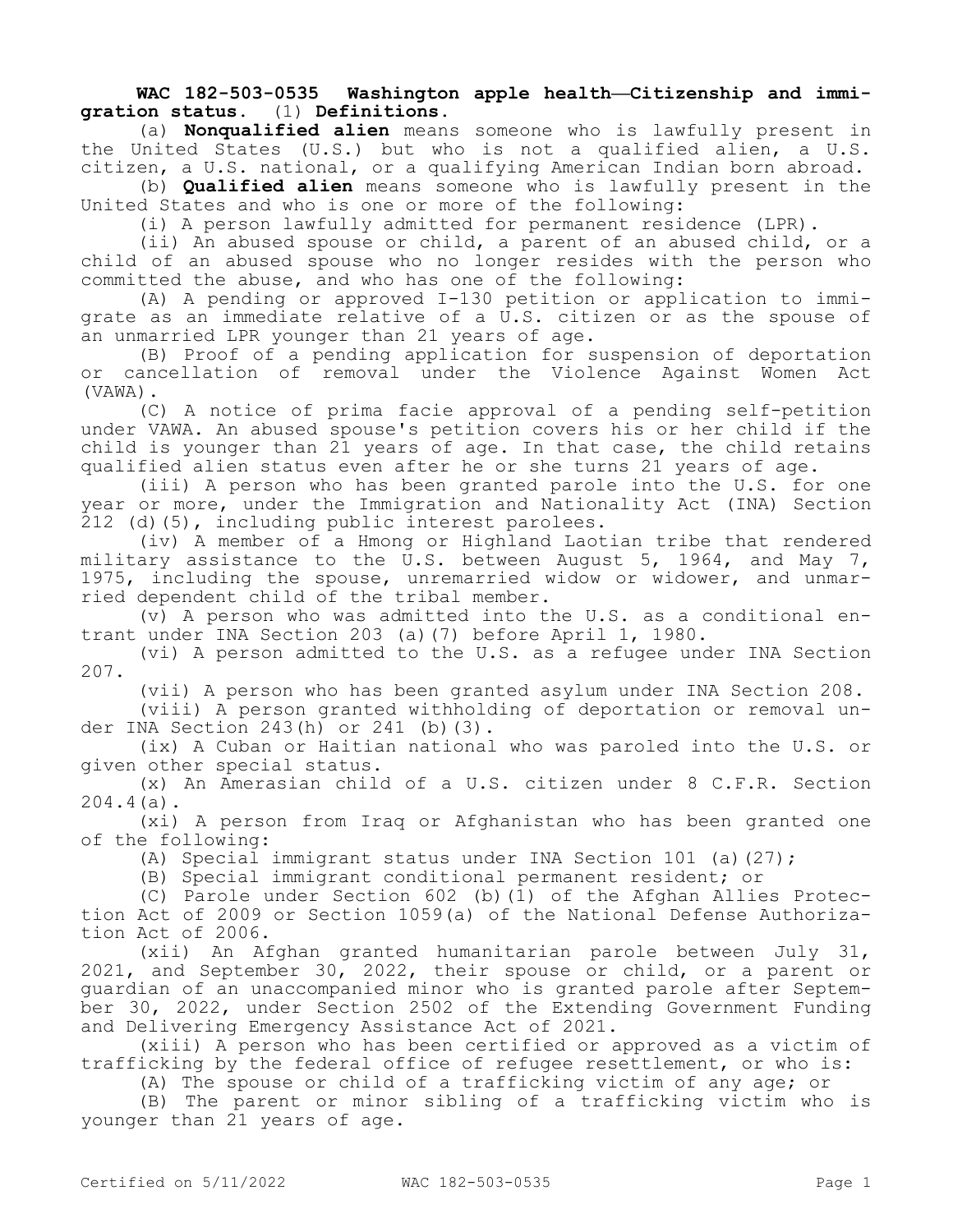(xiv) A person from the Federated States of Micronesia, the Republic of Palau, or the Republic of the Marshall Islands living in the United States in accordance with the Compacts of Free Association.

(c) **U.S. citizen** means someone who is a United States citizen under federal law.

(d) **U.S. national** means someone who is a United States national under federal law.

(e) **Undocumented person** means someone who is not lawfully present in the U.S.

(f) **Qualifying American Indian born abroad** means someone who:

(i) Was born in Canada and has at least 50 percent American Indian blood, regardless of tribal membership; or

(ii) Was born outside of the United States and is a member of a federally recognized tribe or an Alaska Native enrolled by the Secretary of the Interior under the Alaska Native Claims Settlement Act.

(2) **Eligibility**.

(a) A U.S. citizen, U.S. national or qualifying American Indian born abroad may be eligible for:

(i) Apple health for adults;

(ii) Apple health for kids;

(iii) Apple health for pregnant women; or

(iv) Classic medicaid.

(b) A qualified alien who meets or is exempt from the five-year bar may be eligible for:

(i) Apple health for adults;

(ii) Apple health for kids;

(iii) Apple health for pregnant women; or

(iv) Classic medicaid.

(c) A qualified alien who neither meets nor is exempt from the five-year bar may be eligible for:

(i) Alien medical programs;

(ii) Apple health for kids;

(iii) Apple health for pregnant women; or

(iv) Medical care services.

(d) A nonqualified alien may be eligible for:

(i) Alien medical programs;

(ii) Apple health for kids;

(iii) Apple health for pregnant women; or

(iv) Medical care services.

(e) An undocumented person may be eligible for:

(i) Alien medical programs;

(ii) State-only funded apple health for kids; or

(iii) State-only funded apple health for pregnant women.

(3) **The five-year bar.**

(a) A qualified alien meets the five-year bar if he or she:

(i) Continuously resided in the U.S. for five years or more from the date he or she became a qualified alien; or

(ii) Entered the U.S. before August 22, 1996, and:

(A) Became a qualified alien before August 22, 1996; or

(B) Became a qualified alien on or after August 22, 1996, and has continuously resided in the U.S. between the date of entry into the U.S. and the date he or she became a qualified alien.

(b) A qualified alien is exempt from the five-year bar if he or she is:

(i) A qualified alien as defined in subsection (1)(b)(vi) through (xiv) of this section;